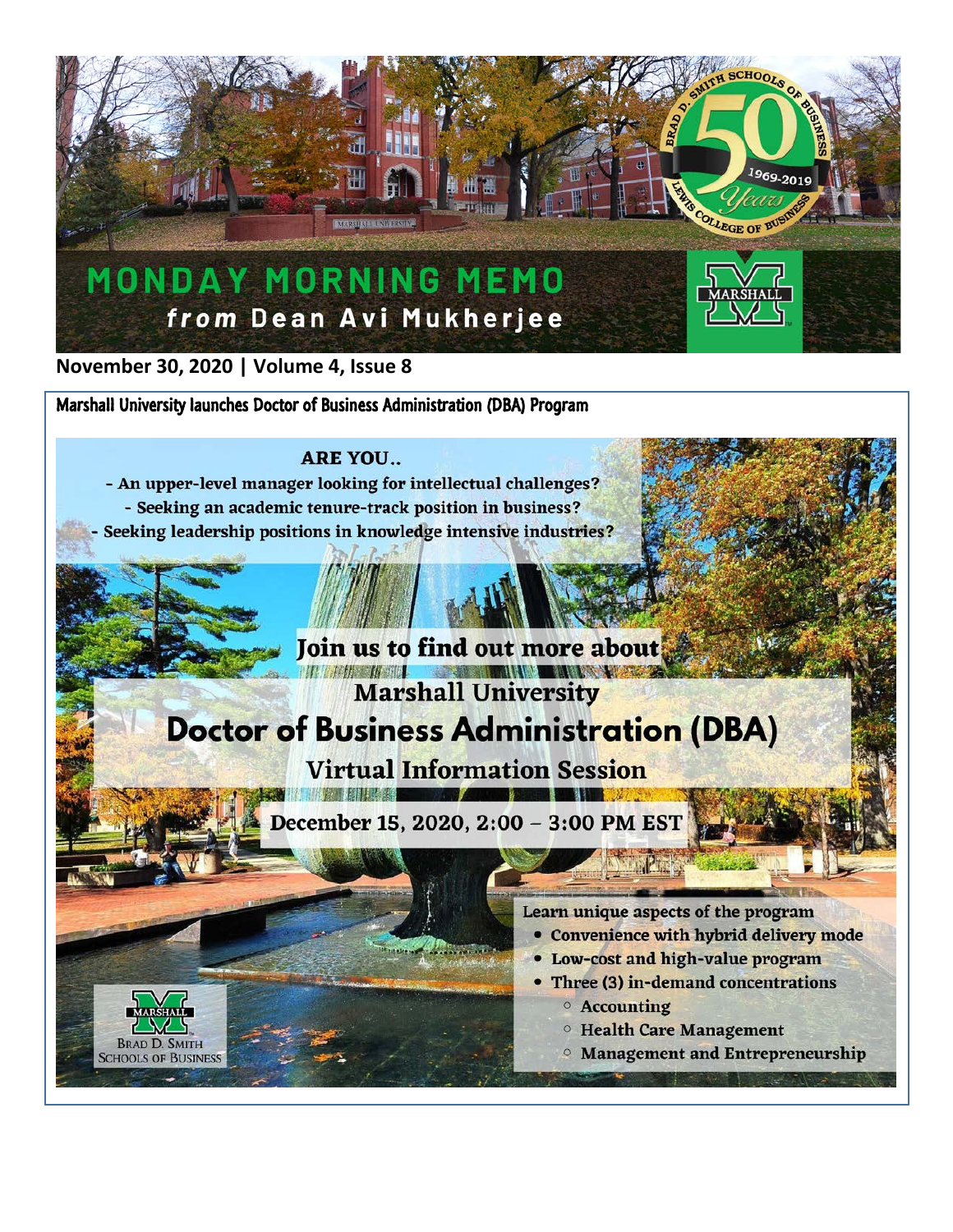

Marshall University's Lewis College of Business (LCOB) announces its new Doctor of Business Administration (DBA) program to be launched from Fall 2021. DBA programs are research-based, post-graduate degree programs offered by business schools that develop leaders for the advancement of business and society. Participants are able to combine a disciplined approach to scholarship with a focus on practice to pursue business and academic careers that require more advanced research skills and qualifications.

There are three target markets for DBA programs. The first is successful business professionals with many years of experience at increasing levels of responsibility who are seeking a new challenge. These people often have an MBA or other graduate degree and want to distinguish themselves by pursing a doctoral degree. A second major target market for the proposed DBA program is business educators who want to enhance their academic credentials. These individuals may not be able to spend several years without a salary to participate in a full-time doctoral program, and they may prefer a hybrid DBA program during which they can remain employed. The third target market is international participants who want to pursue a doctoral degree from an accredited American business school.

Currently there is no DBA program from an AACSB-accredited business school in West Virginia. However, many universities around the world offer DBA programs including some that are AACSB accredited. The primary difference between a PhD and a DBA is program orientation and intended outcome. In general, the focus of a PhD program is to develop new theory, whereas the focus of a DBA program is to apply theoretical knowledge to the advancement of business practice. Both PhD and DBA programs require original research culminating in the creation and defense of a dissertation. A DBA dissertation examines a practical business problem that is relevant to business managers and scholars.

The DBA program at Marshall University is part of the Brad D. Smith Graduate School of Business housed in the Lewis College of Business. This program is an integral element of the re-imagination of the College, facilitated by the transformative gift from Brad D. and Alys Smith in November 2018. Some competitive features of the proposed DBA program include:

- Affordable pricing at \$850 per credit hour that makes it a low-cost alternative to other AACSB accredited DBA programs and a high-value alternative to similarly-priced, non-AACSB programs;
- Convenience for participants with only five face-to-face visits per year;
- Accounting, health care management, and management and entrepreneurship concentrations that participants can choose from; and
- A dissertation committee that includes a professional to enhance the research's relevance to practice.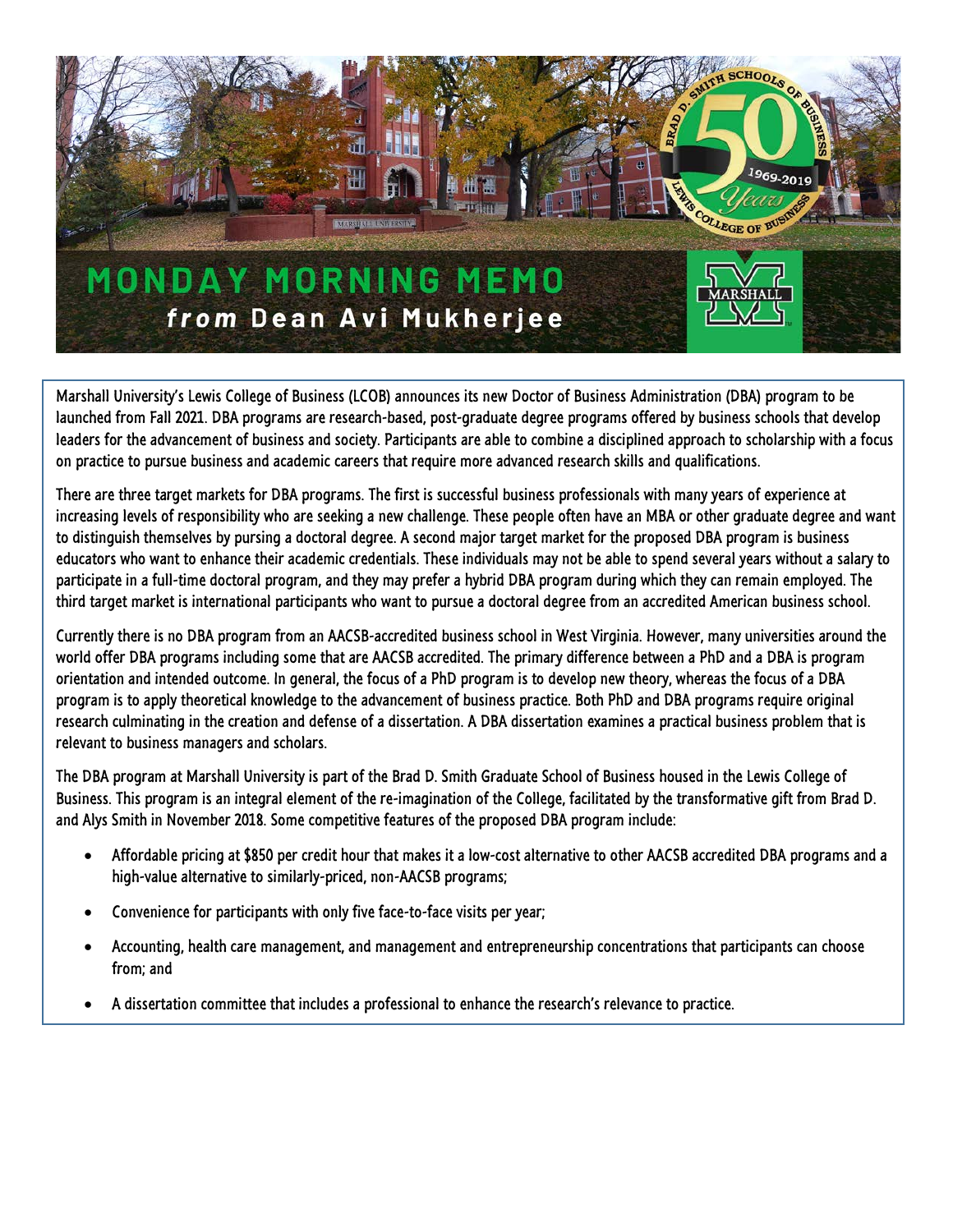

The mission of the DBA program at Marshall is to equip participants with the theoretical foundation and research skills needed to address cutting-edge business issues that apply to high-demand sectors of the economy. The mission statement of the proposed DBA program supports the mission of the Lewis College of Business with its emphasis on preparing participants to become successful business professionals advancing economic development throughout West Virginia and beyond. The program's mission is also consistent with the college's mission by emphasizing a commitment to applied scholarship. The DBA program will leverage the College's already very successful portfolio of graduate programs, including the Master of Business Administration (MBA), Master of Science in Accountancy, Master of Science in Health Care Administration, Master of Science in Human Resource Management, Master of Science in Health Informatics, and Master of Science in Information Systems.

The Marshall University DBA program is a research-based doctoral program that combines a disciplined approach to scholarship with a focus on compelling problems of practice. Participants will study seminal and contemporary business literature to develop research questions in their areas of interest. They will perform literature reviews, design and perform research studies, analyze data, and draw relevant conclusions that impact economic development and business innovation. Participants will choose a concentration that focuses on one broad business area, and they will be required to complete a proposal and dissertation as part of the program.

The college will admit participants to the program every fall semester in a cohort group. All candidates for the DBA program must satisfy MU requirements for admission and be admitted to the Marshall University Graduate College. The admission process for the DBA program will be competitive and will emphasize academic ability, professional work experience, and other indicators of potential for program success.

The DBA program is a 66-credit hour program extending over three years with the course work completed during the first two years. Courses relate to current research issues in business; research design, methods, and statistics; and one of three concentration areas including accounting, health care management, and management and entrepreneurship. The third year is devoted to the completion of the dissertation. The DBA dissertation will need to show relevance, be tied to appropriate scientific literature, and have appropriate methodology and analysis to support the conclusions drawn. It is expected that research at the doctoral level will make a contribution to knowledge in the participant's discipline and that it will demonstrate the participant's ability to develop and carry out independent research. Each participant's dissertation committee will consist of two faculty members, including the chair, and a business professional.

Classes in the DBA program will be delivered using the hybrid method that includes both online and face-to-face interactions. The faceto-face portion of the classes will be scheduled to meet approximately two times each during the fall and spring semesters, and once in the summer semester. These face-to-face classes will be scheduled on Fridays and Saturdays and will consist of approximately 12 to 15 hours of instruction. The remainder of the instruction and coursework will be completed online using Marshall's MUOnline learning platform. These online courses will be delivered asynchronously so that each participant may work at a personal pace. Participants will be required to possess a personal computer that is compatible with MU software for completion of the coursework.